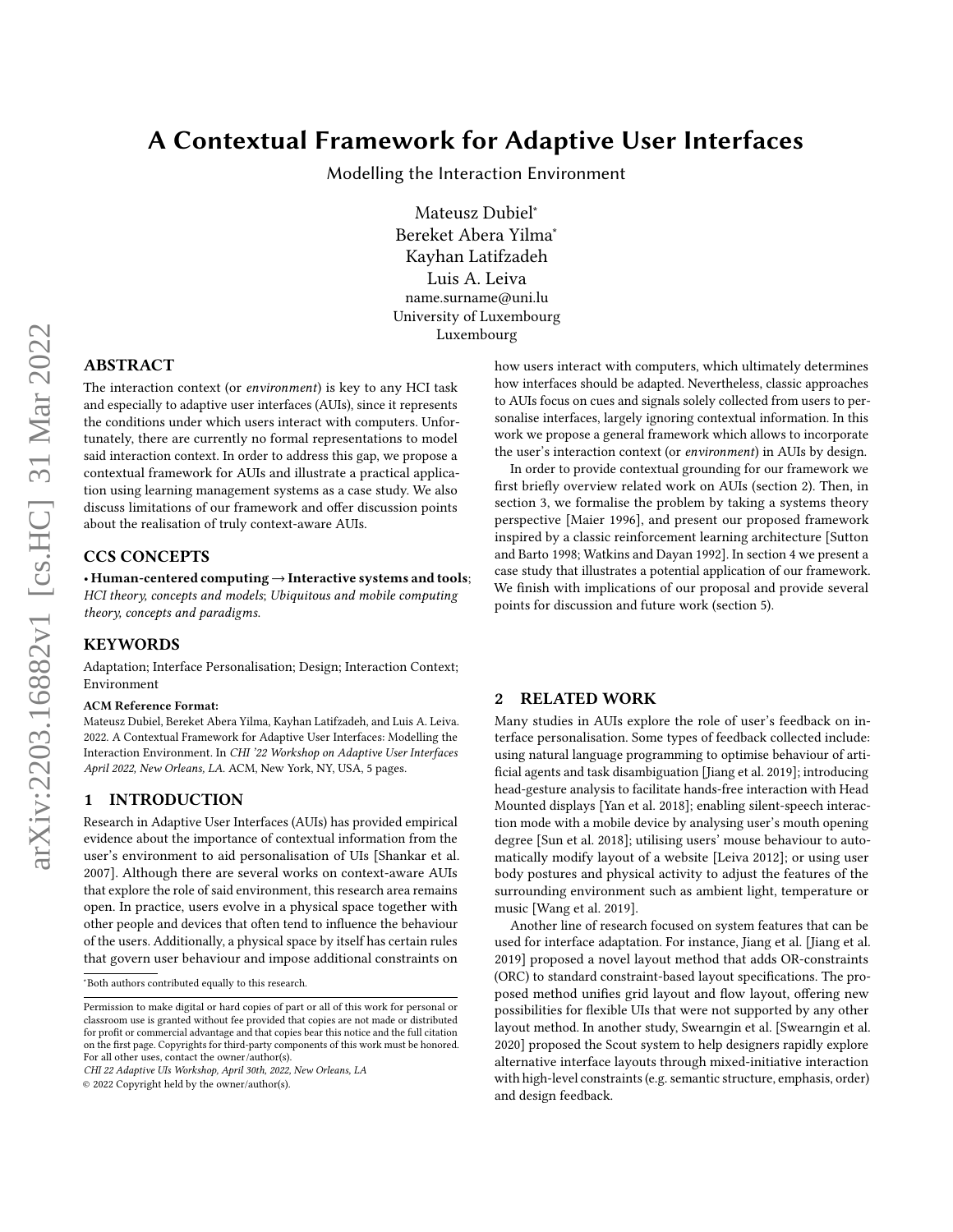CHI 22 Adaptive UIs Workshop, April 30th, 2022, New Orleans, LA Metal Metal Metal Metal Metal Metal Metal Metal Metal Metal Metal Metal Metal Metal Metal Metal Metal Metal Metal Metal Metal Metal Metal Metal Metal Metal Me

#### 2.1 AUI Frameworks

Previous formalizations of AUIs have approached the adaptation problem from different angles. One notable example in this area is the Supple system [\[Gajos and Weld 2004\]](#page-4-11) which framed UI adaptation as an optimisation problem. Supple minimises user's effort by providing interface adaptations that meet device and user capabilities. However, SUPPLE did not account for the modeling of environment features.

Similarly, Bouzit et al. [\[Bouzit et al.](#page-4-12) [2017\]](#page-4-12) formalised a design space for user interface adaptation, alas without modelling the environment. The proposed framework is based on Perception-Decision-Action cycle that is augmented by Learning-Prediction-Action, allowing for UI designs that are descriptive, comparative, and generative.

On the other hand, Abrahão et al. [\[Abrahão et al.](#page-4-13) [2021\]](#page-4-13) proposed a conceptual reference framework for intelligent user interface adaptation with a set of conceptual adaptation properties that are crucial for model-based AUIs. While the authors mention an "Environmental Model" as a part of their "Context Model" that affects system adaptation, there is no formulation provided regarding the elements that define the environment and the role of their interactions.

Overall, while previous work on proposed conceptual modelling of the system, to the best of our knowledge, conceptual modelling of the environment has not been proposed yet. Moreover, while taxonomies of interaction environment exist there are currently no formalisation of this concept. Bearing in mind the importance of contextual information that can be obtained from interaction environment and benefits that it can be for development of AUIs, in the current paper we propose a conceptual framework for modelling the environment.

## <span id="page-1-0"></span>3 A CONTEXTUAL FRAMEWORK FOR AUIS

We propose that the environment of the user can be understood as a System-of-Systems (SoS) which contains sub-systems such as the user, the device which implements the adaptation or personalisation, other users and entities in the same physical space with the user that may have a direct or indirect influence on their behaviour or on the personalisation. Each of these sub-systems posses their own systemic properties; i.e. components, objectives, relations, behaviour, structure, interface, environment, and functions [\[Maier 1996\]](#page-4-2). Taking such a systemic view allows to better understand the coexisting entities, their inter-dependencies, as well as their influence on the environment and vice versa. Thus, we can formalise the problem of UI adaptation  $p$  as a function of the composing systems, given by

<span id="page-1-1"></span>
$$
p = f(u, d, e) \tag{1}
$$

where  $u$  is the user,  $d$  is the device to be adapted through its interface, and  $e$  is the environment potentially influencing the user as an independent system as well as containing subsystems itself, such as other people and devices that may have an impact on the user.

Adapting UIs often entails changing some functionalities such as information content, presentation layout, or distinctiveness of an interface to increase its personal relevance to the user. Doing so requires taking into account not only the user but also environmental constraints and potential influences imposed on the user. This essentially means devising an efficient strategy to understand and reason about dynamic interaction responses of the user and, consequently, adapting the UI to the environmental changes. Implementing this, however, is not a trivial task as it requires to derive efficient representations of the user, the coexisting entities, and the environment's state from high-dimensional sensory inputs, and use these information sources to generalise past experiences to new situations in order to better adapt UIs.

Such types of challenging tasks are remarkably solved by humans and other animals through a harmonious combination of reinforcement learning (RL) and hierarchical sensory processing systems [\[Fukushima and Miyake 1982;](#page-4-14) [Serre et al.](#page-4-15) [2005\]](#page-4-15). This in particular has inspired the development of several RL algorithms over the years, cf. Nguyen et al. [\[Nguyen et al.](#page-4-16) [2020\]](#page-4-16). Early RL algorithms were limited to domains in which useful features could be handcrafted, or to domains with fully-observed low-dimensional state spaces.

Recently, Deep Q-networks (DQNs) can learn successful policies directly from high-dimensional sensory inputs using end-to-end reinforcement learning [\[Mnih and Kavukcuoglu 2017\]](#page-4-17). DQNs have been tested in various complicated tasks and were able to outperform all previous RL algorithms [\[Silver et al.](#page-4-18) [2016,](#page-4-18) [2017\]](#page-4-19). DQNs have also enabled breakthroughs such as "AlphaGO" [\[Chen 2016\]](#page-4-20) and"AlphaStar" [\[Arulkumaran et al.](#page-4-21) [2019\]](#page-4-21), which have inspired recent work on AUIs in the context of linear menus [\[Todi et al.](#page-4-22) [2021\]](#page-4-22). These advancements demonstrate the potential of RL to build intelligent agents by giving them the freedom to learn by exploring their environment and make decisions to take actions that maximise a long term reward.

We believe that RL can be highly beneficial to AUIs, as it allows learning through exploration, unlike classic approaches and supervised methods, that often require large amounts of labelled data and are harder to train with continuous action spaces. Taking this inspiration, in the following we reformulate the goal of AUIs as an RL task by extending the high-level formalisation in [Equation 1.](#page-1-1)

In classic RL, agents interact with their environment through a sequence of observations, actions, and rewards [\[Watkins and](#page-4-4) [Dayan 1992\]](#page-4-4). At a given time, an agent takes an observation (i.e., information about the state of the environment) and takes an action that will maximise a long-term reward. The agent then observes the consequence of the action on the state of the environment and the associated reward. It then continues to make decisions about which actions to take in a way that maximises the cumulative future reward. This is done by learning action value function:

$$
Q^*(s, a) = \max_{\pi} \mathbb{E}\left[\sum_{t \ge 0} \gamma^t r_t | s_0 = s, a_0 = a, \pi\right]
$$
 (2)

which is the maximum sum of rewards  $r_t$  discounted by  $\gamma$  at each time step t, achievable by a policy  $\pi = p(a|s)$ , after making an observation of  $s$  and taking an action  $a$ . This means that RL agents operate based on a policy  $\pi$  to approximate Q-values (stateaction pairs) that maximise a future reward. [Figure 1](#page-2-1) illustrates the schematics of the different components in classic RL. We refer the reader to the work of Watkins and Dayan [\[Sutton and Barto 1998;](#page-4-3) [Watkins and Dayan 1992\]](#page-4-4) for the details on Q-learning and RL.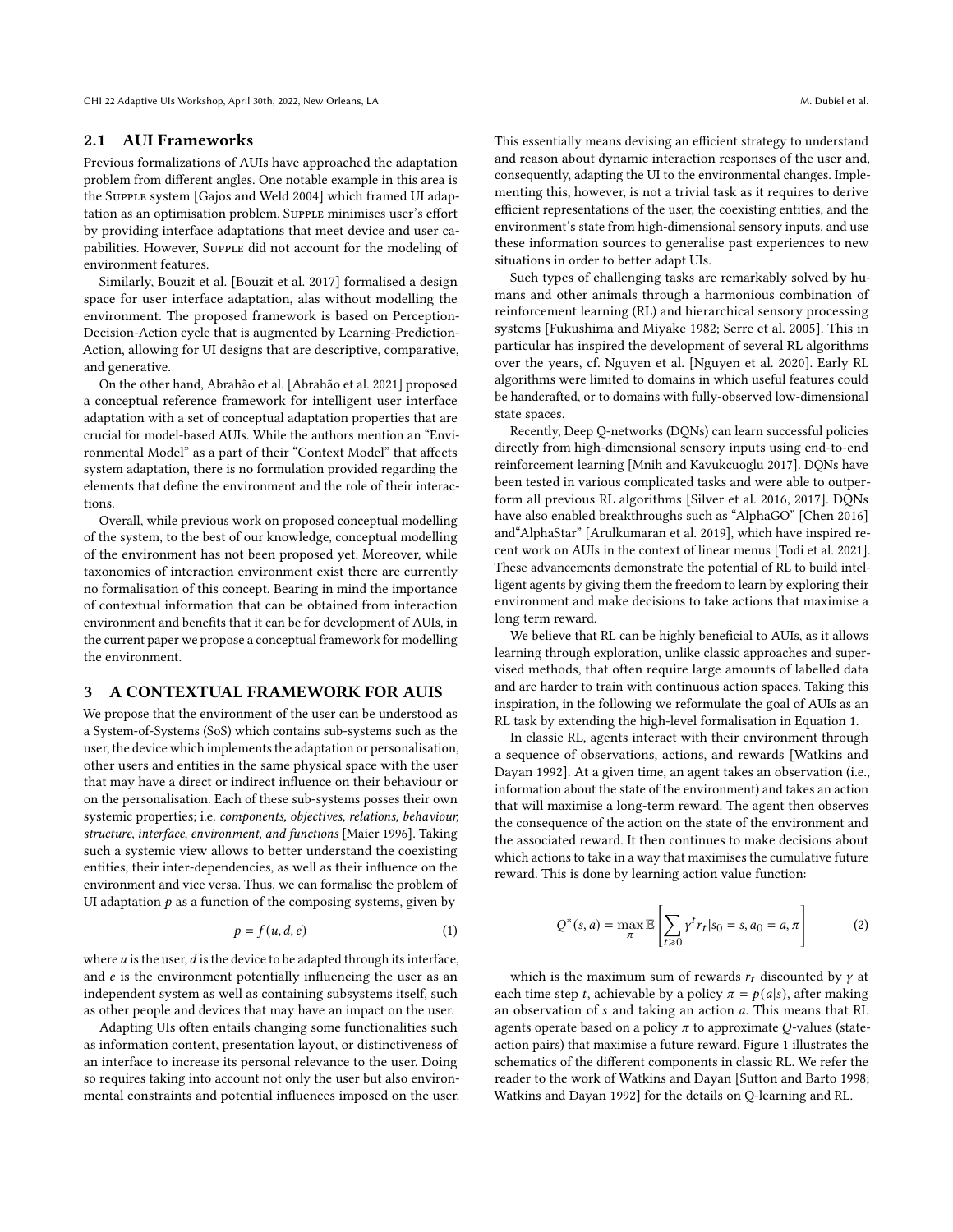<span id="page-2-1"></span>

Figure 1: Classic Reinforcement Learning framework [\[Sut](#page-4-3)[ton and Barto 1998\]](#page-4-3).

Adopting this to the context of AUIs, the agent corresponds to the device  $d$  which operates based on some policy  $\pi$ . The action taken by the device  $a_t$  at any time step  $t$  corresponds to selecting an optimal UI configuration layout denoted by  $\mathbf{x} = (x_1, \ldots, x_N)$ representing a configuration over  $N$  features. The observation state  $s_t$  then corresponds to the combination of the state of the user  $s_t^u$  and the state of the environment  $s_t^e$ . The reward the device receives  $r_t$  for selecting a configuration  $\bf{x}$  is the sum of the rewards deemed appropriate for the corresponding states of the user and the environment:  $r_t = r_t^u + r_t^e$ . [Figure 2](#page-3-1) illustrates the problem of AUIs as an RL task.

Following the classic RL formulation, at each step the approximation of the optimal O-value function  $O^*$  will be refined by enforcing the Bellman equation [\[Watkins and Dayan 1992\]](#page-4-4), which can be reformulated for our AUI setting by substituting an action  $a$  with the task of selecting a configuration x given by

$$
Q^*(s, \mathbf{x}) = \mathbb{E}_{s' \sim \varepsilon} \left[ r + \gamma \max_{\mathbf{x}'} Q^*(s', \mathbf{x'}) | s, \mathbf{x} \right],
$$
 (3)

which states that given any state-configuration pair  $s$  and  $x$ , the maximum cumulative reward achieved is the sum of the reward for that pair, r, plus the value of the next state we end up with,  $s'$ . The value at state ′ will be the maximum over all possible configurations  $\mathbf{x}'$  at  $Q^*(s', \mathbf{x}')$ . Thus, the optimal policy  $\pi^*$  corresponds to selecting the best UI configuration in any state, as specified by  $O^*$ .

In this iterative process, the Bellman equation is used as a valueiteration algorithm to refine  $O^*$ :

$$
Q_{i+1}(s, \mathbf{x}) = \mathbb{E}\left[r + \gamma \max_{\mathbf{x}'} Q_i(s', \mathbf{x}') | s, \mathbf{x}\right],\tag{4}
$$

where  $Q_i$  converges to  $Q^*$  as *i* approaches to infinity.

In the context of AUIs, we are interested in finding an optimal policy on which the device operates in order to select the best possible configuration given the states of the user and the environment. Since users in such settings experience cognitive and physical workload, they respond differently depending on: individual skills, UI familiarity, preferences, etc. In particular, these user states may correspond to implicit interactions which are often hard to detect and analyse. Nevertheless, considerable advances have been made in inferring emotional, cognitive, and behavioural states through response monitoring of various biosignals [\[Dinh](#page-4-23) [et al.](#page-4-23) [2020\]](#page-4-23), for example electrocardiography [\[Cairns et al.](#page-4-24) [2016\]](#page-4-24), electroencephalography [\[Höller et al.](#page-4-25) [2017\]](#page-4-25), or eye-gaze [\[Menges](#page-4-26) [et al.](#page-4-26) [2019\]](#page-4-26) and mouse [\[Brückner et al.](#page-4-27) [2021\]](#page-4-27) movements. Thus,

such biosignals can be leveraged as an underlining technique of our approach to iteratively infer user states to find the best personalised UI configuration through an optimal policy given the inferred user states.

## <span id="page-2-0"></span>4 USE CASE: LEARNING MANAGEMENT **SYSTEMS**

With the COVID-19 pandemic, the use of learning management systems has increased dramatically [\[Szopiński and Bachnik 2022\]](#page-4-28). Since these systems can be accessed with different devices (e.g. desktop, mobile, tablet) and in various environments (e.g. home-office, conference rooms, common areas in universities), it is important that the UI can consider these environments for adaptation. For the purpose of demonstrating our proposed framework, we will consider a use case where an AUI accounts for changes in environment in order to improve the user's remote learning experience.

Mark is a student participating in a remote lecture that is broadcasted live on an online learning platform. Mark is attending from his apartment (environment( $e$ )), which he shares with other students. When the lecture starts, Mark joins from his living room using a laptop and listens to the audio via laptop speakers, as he does not have any headset available. The current layout of the content presentation on his laptop (device  $(d)$ ) corresponds to a configuration (x) chosen by the AUI. Some time later, a persistent drilling noise starts coming out from his neighbour's flat, so the AUI automatically activates closed captions. The captions appear to be too small to read, which makes Mark lean closer to the screen. The AUI detects this movement and modifies the font size to improve readability. After 20 minutes, the drilling noise stops and the QA session starts, so Mark switches on his microphone to ask a question. As he begins to speak, suddenly one of his flatmates enters the living room. The AUI recognises a visual change in the environment and automatically blurs Mark's background to minimise the distracting impact that it may have on other students who are currently attending the lecture. Shortly after the doorbell rings. Mark is now alone in the apartment so he should answer the door. However, since the QA session is still going on, Mark continues listening to it via his mobile phone as he walks towards the door. The AUI modifies the layout to account for the limitations of the small screen display. The lecture concludes as Mark opens the door: it is a deliveryman with the headphones that he recently ordered.

In the presented scenario the changes in the environment such as the drilling noise (acoustic signal), someone entering the room (background visual signal), walking towards the door (posture change), etc. are signals collected from the user as well as the environment that serve as input to interpret the state of user  $(s_t^u)$ and environment (s<sup>e</sup>). In RL, rewards guide the exploratory nature of an agent. Hence, in our proposed framework, the device expects some form of feedback from the user and the environment in the form of a reward  $(r)$ , either positive or negative, for choosing the content presentation (x) given their observed states. It should be noted that modelling such a reward is rather a challenging task due to difficulties in interpreting the true meaning of multi-modal signals collected from the users and their environment. Nonetheless, the above use case illustrates how modelling and responding to the changes in user environment can contribute to an improved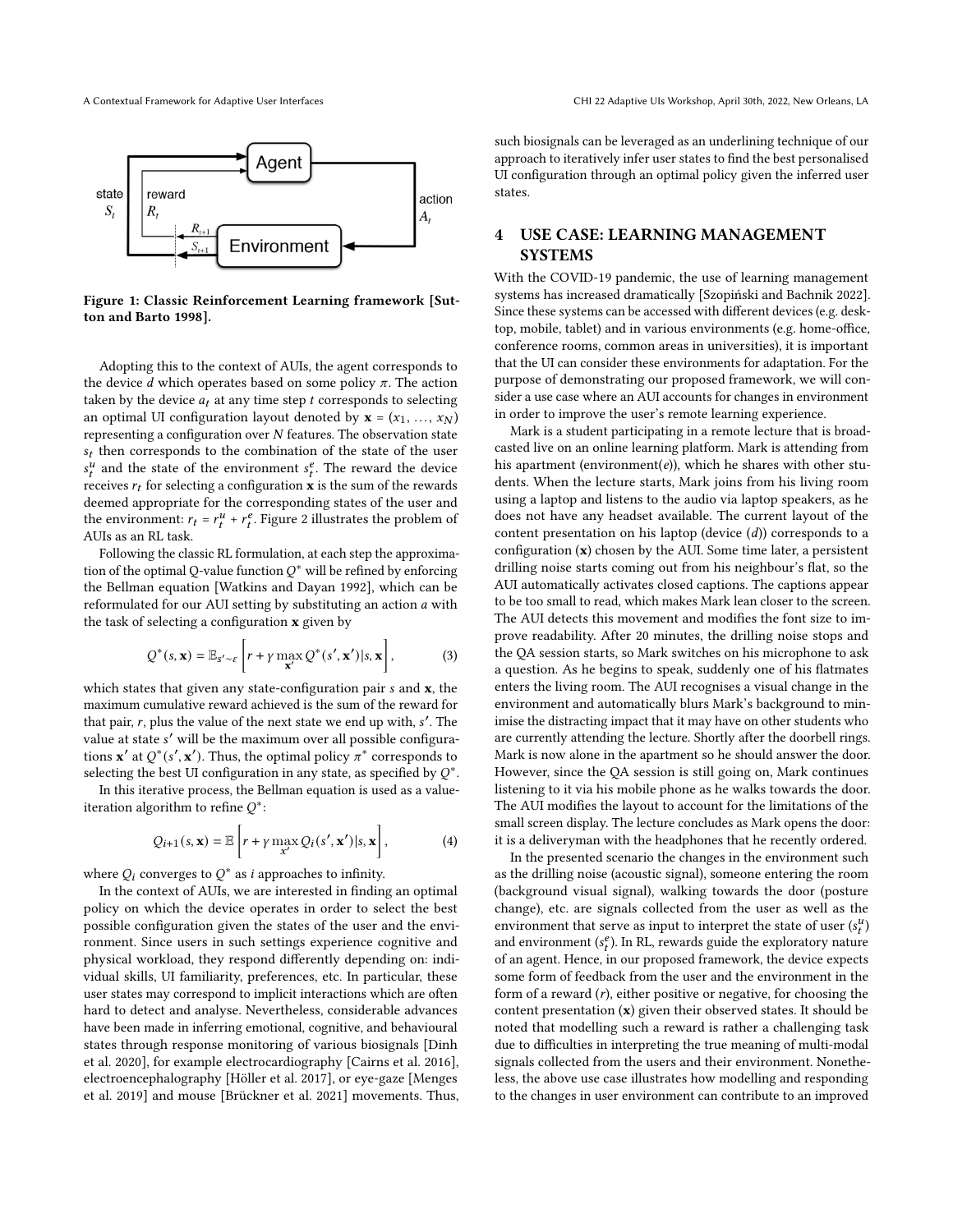<span id="page-3-1"></span>

Figure 2: User interface adaptation as an RL task.

learning experience by using signals capture from the environment to automatically adapt user interface to different interaction circumstances.

## <span id="page-3-0"></span>5 CURRENT CHALLENGES AND IMPLICATIONS

Although our framework paves a path towards incorporating the environment in the design of AUIs, the RL formulation suffers from a scalability problem. This is due to the fact that one must compute  $Q(s, x)$  for every state-configuration pair in order to select the best UI configuration. This is computationally infeasible as the configuration space is potentially infinite, only limited by the number of elements that can be adapted. Take for example the domain of web applications: with CSS and JavaScript it is possible to modify any UI element at will [\[Leiva 2011\]](#page-4-29).

Recent research in RL has addressed the scalability problem by using function approximators, typically a neural network, to estimate the action-value function  $Q(s, a; \theta) \approx Q^*(s, a)$  where  $\theta$  is the trainable parameters (weights) of the neural network [\[Mnih and](#page-4-17) [Kavukcuoglu 2017\]](#page-4-17). Deep Q-learning is one of the most commonly used techniques to approximate optimal action-value functions using a neural network. Hence, we can define our Q-function approximator using a neural network too. This means that, in the forward pass while training the network, we use a loss function to minimise the error of the Bellman equation, thereby determining how far  $Q(s, \mathbf{x})$  is from the target  $Q^*(s, \mathbf{x})$ , given by

$$
L_i(\theta_i) = \mathbb{E}_{s, \mathbf{x} \sim \rho(.)} [y_i - Q(s, \mathbf{x}; \theta_i)]^2
$$
 (5)

where,  $y_i = \mathbb{E}_{s' \sim \varepsilon} [r + \gamma \max_{\mathbf{x}'} Q(s', \mathbf{x}'; \theta_{i-1}) | s, \mathbf{x}]$ . Then, then backward pass is a gradient update with respect to the Q-function parameters  $\theta$ .

It is also evident from recent works that there are different variations of DQN that have enjoyed a huge success in RL tasks such as Actor-Critic methods [\[Xiang et al.](#page-4-30) [2019\]](#page-4-30), which combine DQN with Deep Deterministic Policy-Gradient Algorithms (DDPG) [\[Lillicrap](#page-4-31) [et al.](#page-4-31) [2015\]](#page-4-31) and a multi-agent version of actor-critic methods [\[Lowe](#page-4-32) [et al.](#page-4-32) [2017;](#page-4-32) [Ryu et al.](#page-4-33) [2020\]](#page-4-33). We are optimistic that our proposed

framework, complemented by such techniques, may overcome scalability issues and open new, interesting research opportunities in AUIs, as it enables adaptation by learning through exploration.

Overall, our proposed contextual framework can bring several practical benefits. Firstly, it allows a contextual modelling approach of AUIs that incorporates environment and accounts for its constituent elements. Secondly, framing the problem as an RL task opens possibility of multidisciplinary research at the intersection of Machine Learning, Cognitive Science and Psychology. Thirdly, if applied in practise, the RL architecture empowers us to learn complex interaction responses of users and their environment through exploration, which, in turn, can lead to design of more seamless and user-friendly AUIs. Furthermore, although we have used a single user setting to illustrate the proposed architecture, it could be extended to more complicated interaction scenarios such as multi-user setting and group adaptation, where single adaptation is applied to multiple users.

Nevertheless, we would like to note that there are several open questions that need to be addressed before the practical implementation of our framework becomes feasible. Firstly, determining the reward function poses a challenge as it requires keeping the user in the loop in order to provide their feedback based on system's actions. Secondly, the system needs to correctly interpret and act on a multitude of signals from the environment that may potentially have contradictory meaning. Thirdly, due to complexity of the environment, the neural network requires to be exposed to a large number of examples which makes training extremely time consuming and negatively impacts scalability of the system.

We anticipate that by concerted collaborative efforts, the AUI community will begin to address these challenges to pave way to practical implementation of the proposed contextual framework in the future.

#### ACKNOWLEDGMENTS

This work was supported by the Horizon 2020 FET program of the European Union through the ERA-NET Cofund funding grant CHIST-ERA-20-BCI-001.